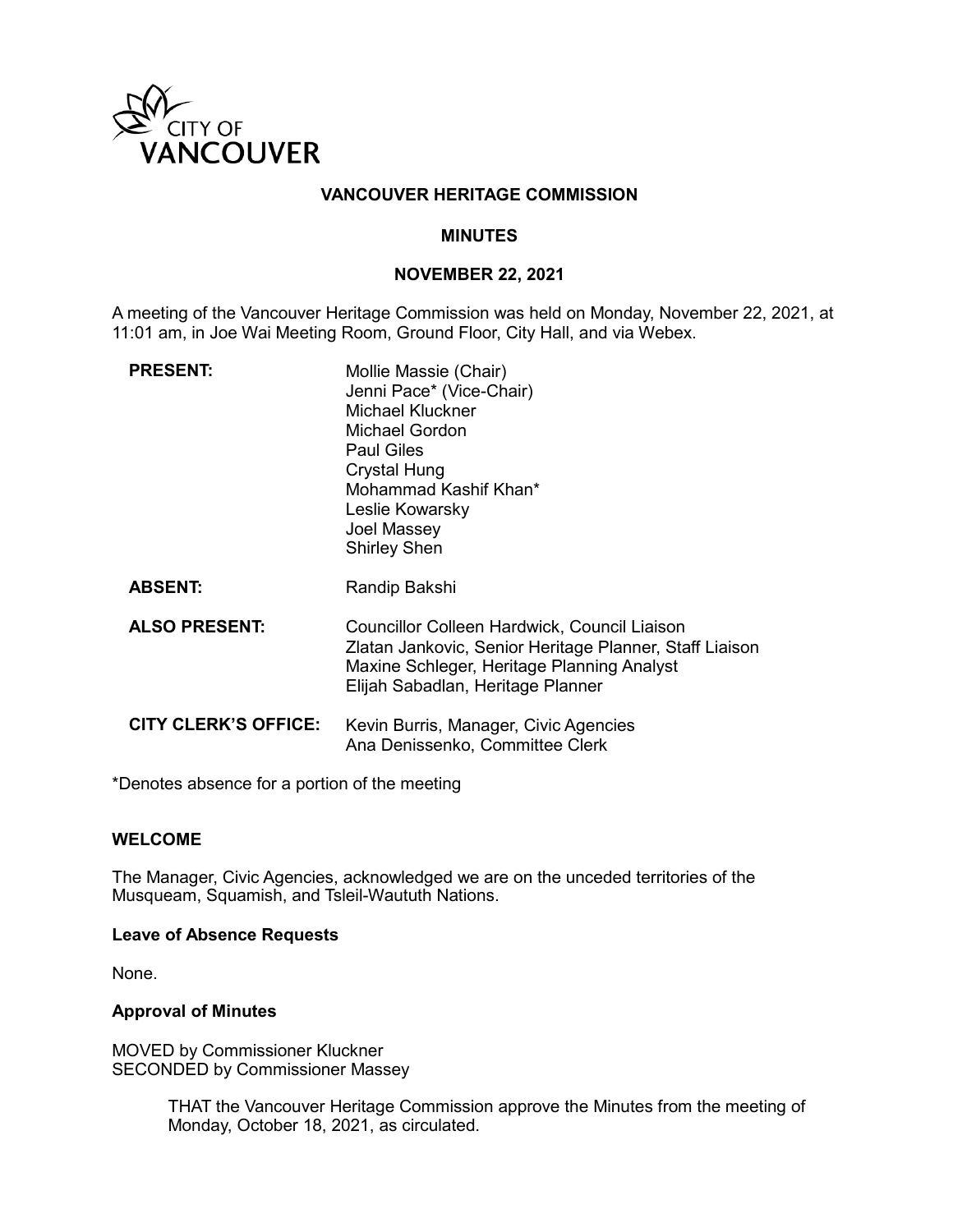CARRIED UNANIMOUSLY (Commissioners Pace and Kashif Khan absent for the vote)

## **Motion to appoint a temporary Chair for the meeting**

MOVED by Commissioner Massey SECONDED by Commissioner Giles

> THAT Michael Gordon be appointed temporary Chair for the meeting of Vancouver Heritage Commission of November 22, 2021.

CARRIED UNANIMOUSLY (Commissioners Pace and Kashif Khan absent for the vote)

\* \* \* \* \*

*At this point in the meeting, Commissioner Gordon assumed the role of Chair.*

\* \* \* \* \*

#### **1. 510 W Hastings Street – Standard Building VHR-B, Designation and Heritage Incentive Program Grant Application DP-2021-00941**

Staff: Elijah Sabadlan, Heritage Planner

Applicants: Daniel Hawreluk, Kasian Gareth Keane, Colliers Project Leaders Donald Luxton, Donald Luxton & Associates

Staff and Applicants shared a presentation on 510 W Hastings Street – Standard Building, and subsequently responded to questions and comments

MOVED by Commissioner Giles SECONDED by Commissioner Massie

> WHEREAS the Standard Building is a historic office 1914 building listed on the Vancouver Heritage Register,

THEREFORE BE IT RESOLVED THAT

- 1. The Vancouver Heritage Commission supports the Development Permit and Building Permit applications to seismically upgrade and rehabilitate the exterior and interior of the building which is listed on the Vancouver Heritage Register as a "B";
- 2. The Vancouver Heritage Commission supports the Heritage Conservation Plan prepared by Donald Luxton and Associates outlined in the project brief dated November 16, 2021;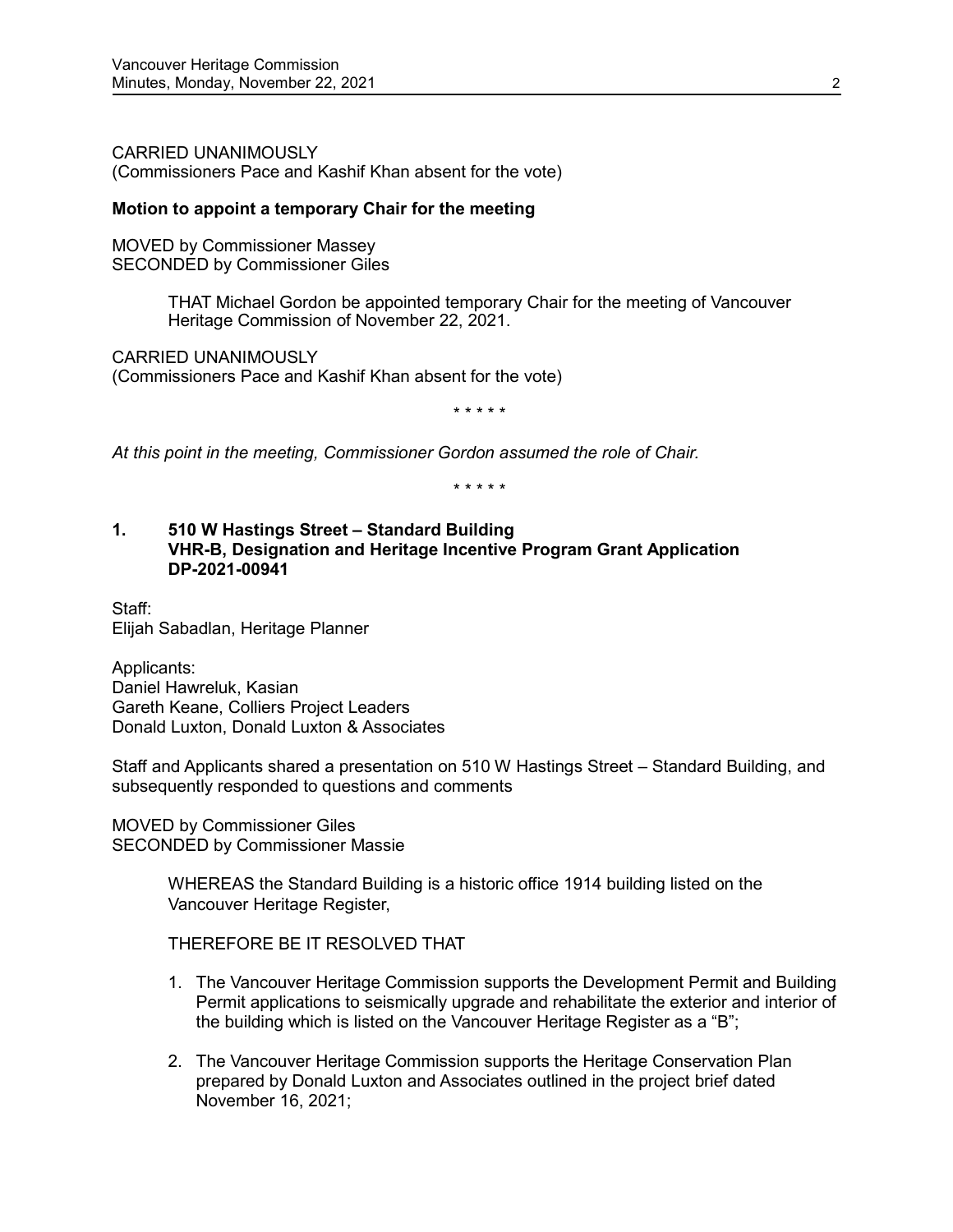- 3. The Vancouver Heritage Commission recommends that the project receive a grant under the Heritage Incentive Program (HIP) because it demonstrates a high level of retention and conservation, verifiable seismic upgrades, and life-safety upgrades;
- 4. The Vancouver Heritage Commission recommends that a condition of the issuance of a Development Permit for the project be the heritage designation of the structure and exterior of the building;
- 5. The Vancouver Heritage Commission urges the applicants to consider designating the lobby and penthouse as part of heritage designation of the building;
- 6. The Vancouver Heritage Commission urges staff to re-evaluate the building's "B" listing in light of new research and material indicating additional heritage value that has been provided by the applicants.

# CARRIED UNANIMOUSLY

### **2. Statement of Significance and Vancouver Heritage Register Subcommittee Report**

Maxine Schleger, Heritage Planning Analyst, presented the report from the Statement of Significance and Vancouver Heritage Register Subcommittee meeting of October 14, 2021.

MOVED by Commissioner Giles SECONDED by Commissioner Massey

> THAT the Vancouver Heritage Commission supports adding 1967 Napier Street, St. Clare's Convent to the Vancouver Heritage Register as a B-listing and that the VHR Evaluation be referred back to Staff to complete the necessary revisions;

AND FURTHER THAT the Vancouver Heritage Commission request that the Statements of Significance for

1967 Napier Street – St. Clare's Convent 2033 E 2nd Avenue – Parkin Duplex

be referred back to the consultants for revisions.

CARRIED UNANIMOUSLY (Commissioner Kashif Khan absent for the vote)

## **3. New Business**

Commissioner Kluckner brought up the issue of training newly elected Commissioners, noting the Commission does not have a program in place.

Staff and Commissioners agreed that it would be helpful to have a workshop with staff on the development approval process to educate the new Commissioners on how heritage issues are considered and the role of the Heritage Commission.